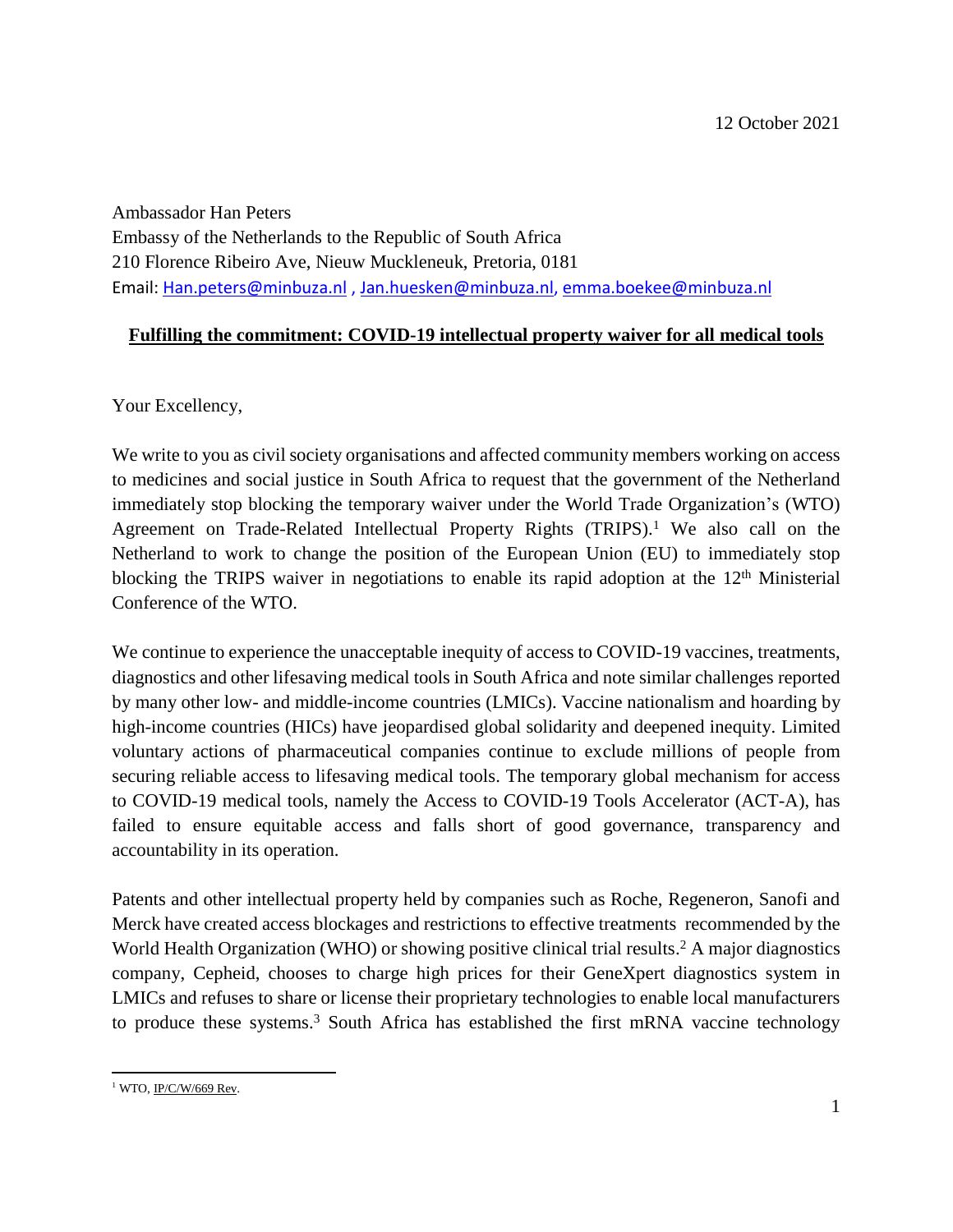transfer hub in collaboration with WHO to facilitate wider production and supply of COVID-19 mRNA vaccines by and for LMICs. <sup>4</sup> Unfortunately, none of the major mRNA vaccine developers have joined this initiative, and patents on mRNA vaccines secured by these developers are hindering prospective local production. Moderna has not applied for registration to supply its vaccine in South Africa but has already obtained South African patents related to the vaccine.

People in LMICs have contributed to breakthroughs in biomedical science during this pandemic. In addition to South Africa's supportive public policies and funding, thousands of South Africans have supported and participated in critical clinical trials leading to eventual medical innovations that can save lives around the world. However, these contributions have not ensured equitable and reliable access to the resulting COVID-19 medical tools. Instead we are forced to rely on HIC donations and major companies' minimal and delayed deliveries. Our right to produce and supply these urgently needed medical tools is denied. This is injustice. We demand change, not charity. We call on the Netherland government to join waiver-supporting countries to make the TRIPS waiver a reality, enabling greater self-reliance for South Africa and other LMICs.

We are deeply concerned that the EU is the main blockage in TRIPS waiver negotiations. This blockage continues despite an increasing number of individual EU member states expressing support for the waiver and a clear demand from the European Parliament for the EU to stop blocking the waiver negotiation.<sup>2,3</sup> Instead of engaging in text negotiations on the waiver, the EU has submitted a counterproposal that offers nothing new to help address the present pandemic challenges.<sup>4</sup> We do not understand how the EU can present such an unproductive counterproposal in the midst of a global pandemic. Nor do we understand why EU member states do not distance themselves from this approach. The EU's blockage comes in addition to actions by the EU that have contributed to deepening COVID-19 vaccine inequity. The EU has hoarded excess vaccines, denied responsibility to request that corporations share technologies, and continues to ignore the evidence of the need for a waiver to overcome the limitations of existing intellectual property rules.<sup>5</sup> We ask the Netherland as a major EU member state that continues to oppose the waiver proposal to change its position, joining other waiver-supporting EU members and working to change the EU position at the WTO.

The waiver negotiation has been delayed for over a year while the pandemic continues to affect millions of people, with more concerning variants of the virus putting even greater strain on already

 $3$  European Parliament resolution of 10 June 2021 on meeting the global COVID-19 challenge: effects of the waiver of the WTO TRIPS Agreement on COVID-19 vaccines, treatment, equipment and increasing production and manufacturing capacity in developing countries (2021/2692(RSP)). 2021. Available from: [https://www.europarl.europa.eu/doceo/document/TA-9-2021-0283\\_EN.html](https://www.europarl.europa.eu/doceo/document/TA-9-2021-0283_EN.html)

<sup>4</sup> MSF. MSF analysis of EU communications to TRIPS Council on COVID-19 IP waiver proposal. 2021. Available from:

<https://msfaccess.org/msf-analysis-eu-communications-trips-council-covid-19-ip-waiver-proposal> <sup>5</sup> MSF. Briefing note: EU's hollow promises of global COVID-19 vaccine equity. 2021. Available from:

 $\overline{\phantom{a}}$ 

[https://msfaccess.org/sites/default/files/2021-09/COVID19\\_BriefingNote\\_EU\\_hollow\\_promises\\_ENG\\_15.9.2021.PDF](https://msfaccess.org/sites/default/files/2021-09/COVID19_BriefingNote_EU_hollow_promises_ENG_15.9.2021.PDF)

<sup>2</sup> Cue C. Sánchez promete donar 30 millones de vacunas y defiende el multilateralismo en un ambiente de tensión internacional en la ONU. El Pais. 2021 Sep 22. Available from[: https://elpais.com/espana/2021-09-23/sanchez-promete-donar-30-millones-de-vacunas-y-defiende-el](https://elpais.com/espana/2021-09-23/sanchez-promete-donar-30-millones-de-vacunas-y-defiende-el-multilateralismo-en-un-ambiente-de-tension-internacional-en-la-onu.html)[multilateralismo-en-un-ambiente-de-tension-internacional-en-la-onu.html](https://elpais.com/espana/2021-09-23/sanchez-promete-donar-30-millones-de-vacunas-y-defiende-el-multilateralismo-en-un-ambiente-de-tension-internacional-en-la-onu.html)